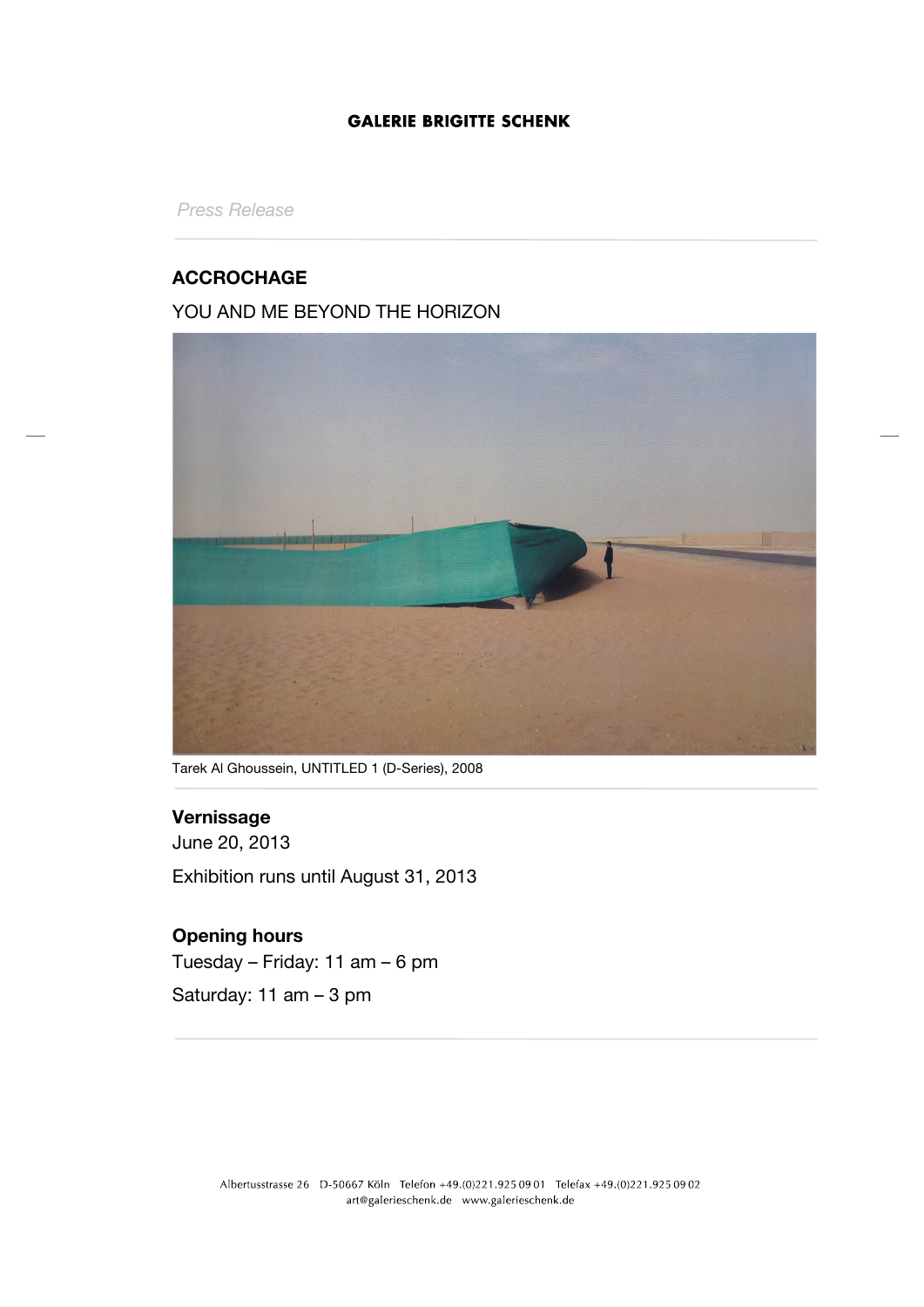#### **GALERIE BRIGITTE SCHENK**

#### **Participating artists**

HANS PETER ADAMSKI, TAREK AL-GHOUSSEIN, CURTIS ANDERSON, ROBERTO CABOT, KLAUS FRITZE, DOUG HENDERS, ILYA & EMILIA KABAKOV, MARILYN MANSON, OTTO MECKY, HOOR AL QASIMI, BARBARA SALESCH, BARBARA SCHIMMEL, FRANK SCHRODER, MARIA ZERRES

### *English*

The group show *You and Me Beyond the Horizon* follows fourteen artists represented by the gallery on an exploration of the form that the exploration itself can take and of the subjects that otherworldly perspectives may reveal. The horizon as a border zone is at once a widening and a limiting prospect. In terra incognita, which comprises the region beyond the horizon, imagination, the surreal and poetry meld, accumulating for example in installations of transnational and multimedia manifestation such as Ilya and Emilia Kabakov's Ship of Tolerance in Havana, which broaches a dialogue not only with the different environments in which it comes to fruition, but, in the different countries where it is installed, integrates children into a total work of art. The horizonts that shift and agitate the photographic compositions of Hoor Al Qasimi are very real. The same ulterior blend informs the space-straddling, abstract line compositions by Roberto Cabot, which seek an infinite vanishingpoint; an illuminated Ferris wheel that Doug Henders has touch the horizon; the circular brush-stroke procedure of Otto Mecky's works that know no horizon at all, a woman with a newborn child, Maria Zerres's cogent painting in the memorable form of a mountain of flesh come from Heaven knows where only to be affixed on someone's body; or Curtis Anderson's off-the-peg, lingam-shaped Prèt-à-porter-Monochromes, entering into a perfectly matched synthesis of the infinity symbol and the profanity of the material.